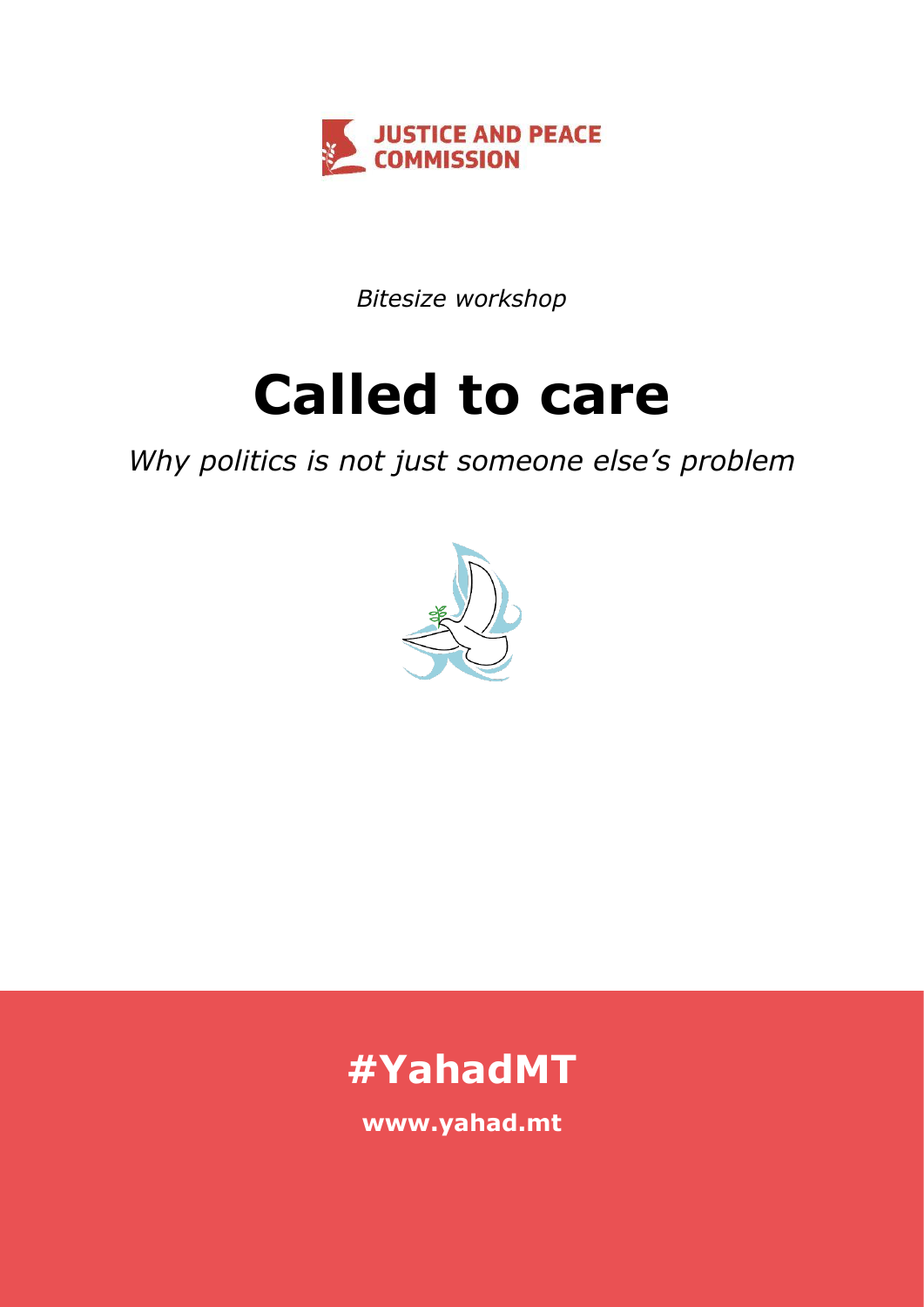# *Session 1: Why should I care?*



#### **4 CORNERS**

*Before the activity, create four large posterboard signs, each with a different letter -- A, B, C, or D -- on it. Post each lettered sign in one of the four corners of your meeting room.* 

*After reading the quotes, instruct participants to go to the corner of the room labelled with the letter that matches their favourite quote. Invite them to share the reason they went to that corner.*

A: "All of us would like to be good to others, and most of us would be relatively good in a good world. What is difficult is to be good in an evil world." (Pedro Arrupe sj)

B: "We are not to simply bandage the wounds of victims beneath the wheels of injustice, we are to drive a spoke into the wheel itself." (Dietrich Bonhoeffer)

C: "Do I, a Catholic, watch from the balcony? You can't watch from the balcony! Get involved! Give it your best." "A good Catholic meddles in politics." (Pope Francis)

D: "Injustice anywhere is a threat to justice everywhere." (Martin Luther King)



#### **"WHY SHOULD I CARE?": REASONS NOT TO CARE**

*Very often, it's easier NOT to care about politics, the common good, our country etc. Invite participants to suggest possible reasons for this.*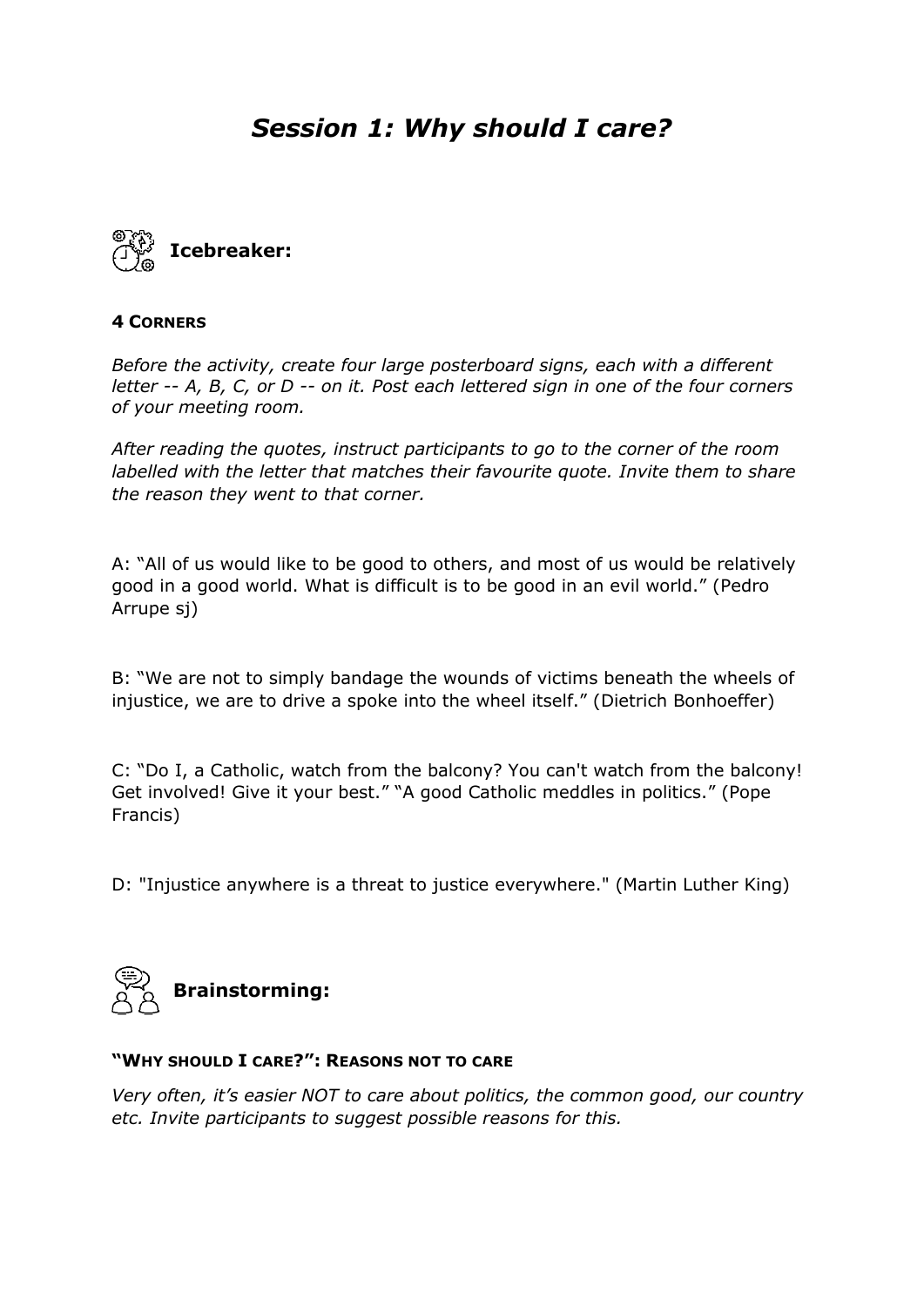

#### **WHY CARE:**

*One of the principles of Catholic Social Teaching is Participation. According to this principle, all people have a right and a duty to participate in the economic, political and cultural life of society. We each have something unique and important to contribute to society.*

*Share with participants the following points drawn from Catholic Social Teaching.*

"Common sense" (self-interest):

Everything/Everyone is connected.

We thought we could stay healthy in a world that was sick. In fact, no one is safe, until everyone (including creation) is safe.

Common Good: If one of the "numbers" (i.e. persons) is a zero (i.e. excluded), the resulting sum is always zero.

- Spiritual reasons:

Our God cares. Refer to the empathy/compassion of Jesus in the Gospels.

Yes. Politics is "messy" but it is one of the highest forms of charity. Politics is one of the most powerful ways of upholding Christ's Gospel mandate to feed the hungry, give drink to the thirsty, etc. Refer to Matthew 25, 35- 40. We feed the hungry through direct service, meeting individual needs as they arise. But we also go to the root of social ills and try to change systems and structures, so people won't go hungry anymore. This latter work requires getting involved in politics.

If we are called to find God in all things, why not in politics, when this is understood as a service towards the common good and the promotion of human dignity?



### **Discussion:**

*Invite participants to discuss the points highlighted above.*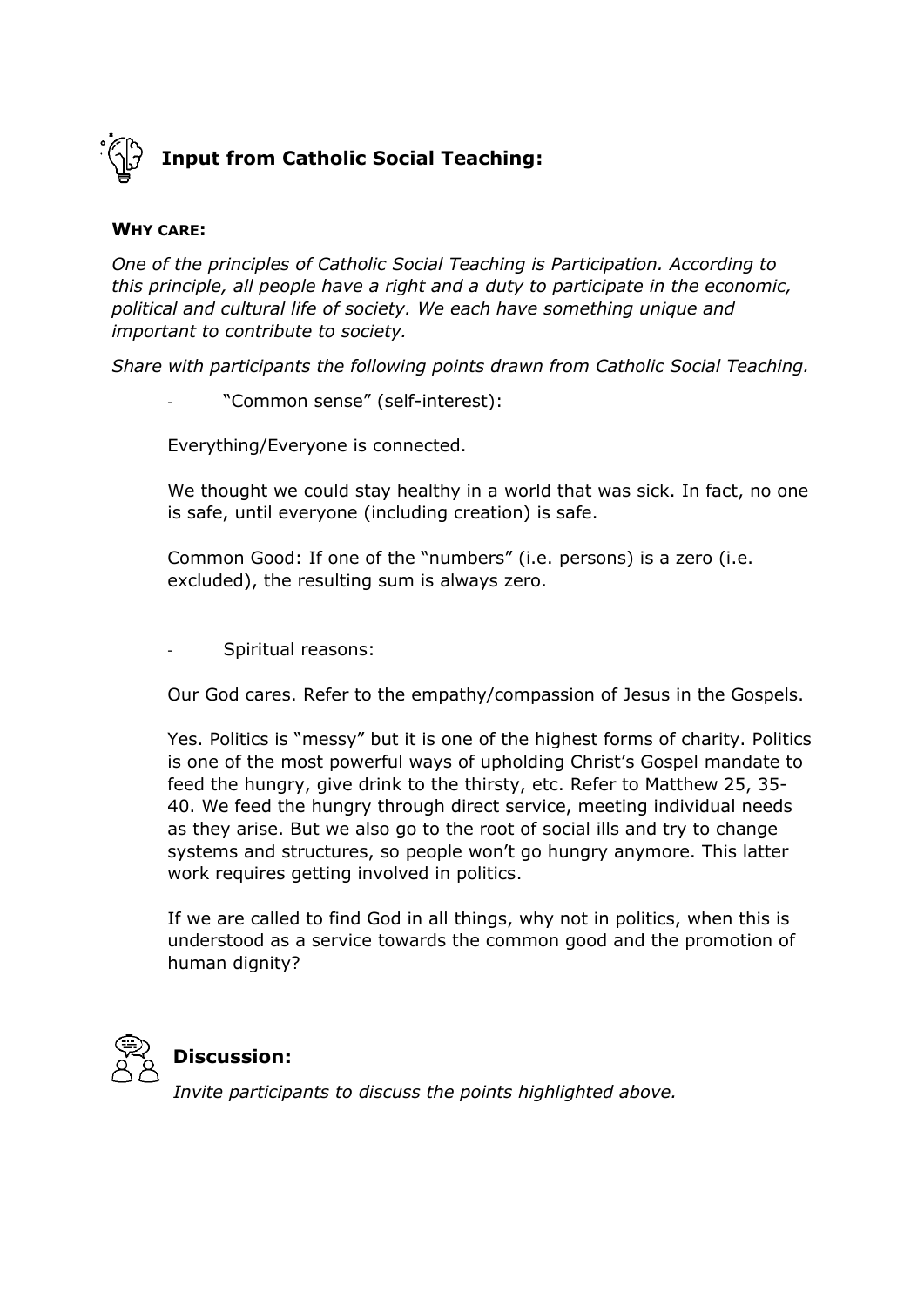

Lord, you invite us to find you in all things. As we collaborate as a people in the building of our society,

May we find you in our laws and policies,

May we find you in our political parties and politicians,

May we find you in our electoral campaign,

May we find you in our streets and squares,

May we find you in our neighbours, especially those on the margins,

We make this prayer through Christ, Our Lord. Amen.

# *Session 2: Are we listening?*



*Invite participants to share a news story from the past few years/months which has troubled them deeply.* 



#### **IMPORTANCE OF LISTENING:**

*Share with participants the following points drawn from Catholic Social Teaching.*

We are invited to listen to the voice of God who speaks to us through:

- the Word of God
- the cry of the poor
- the cry of the earth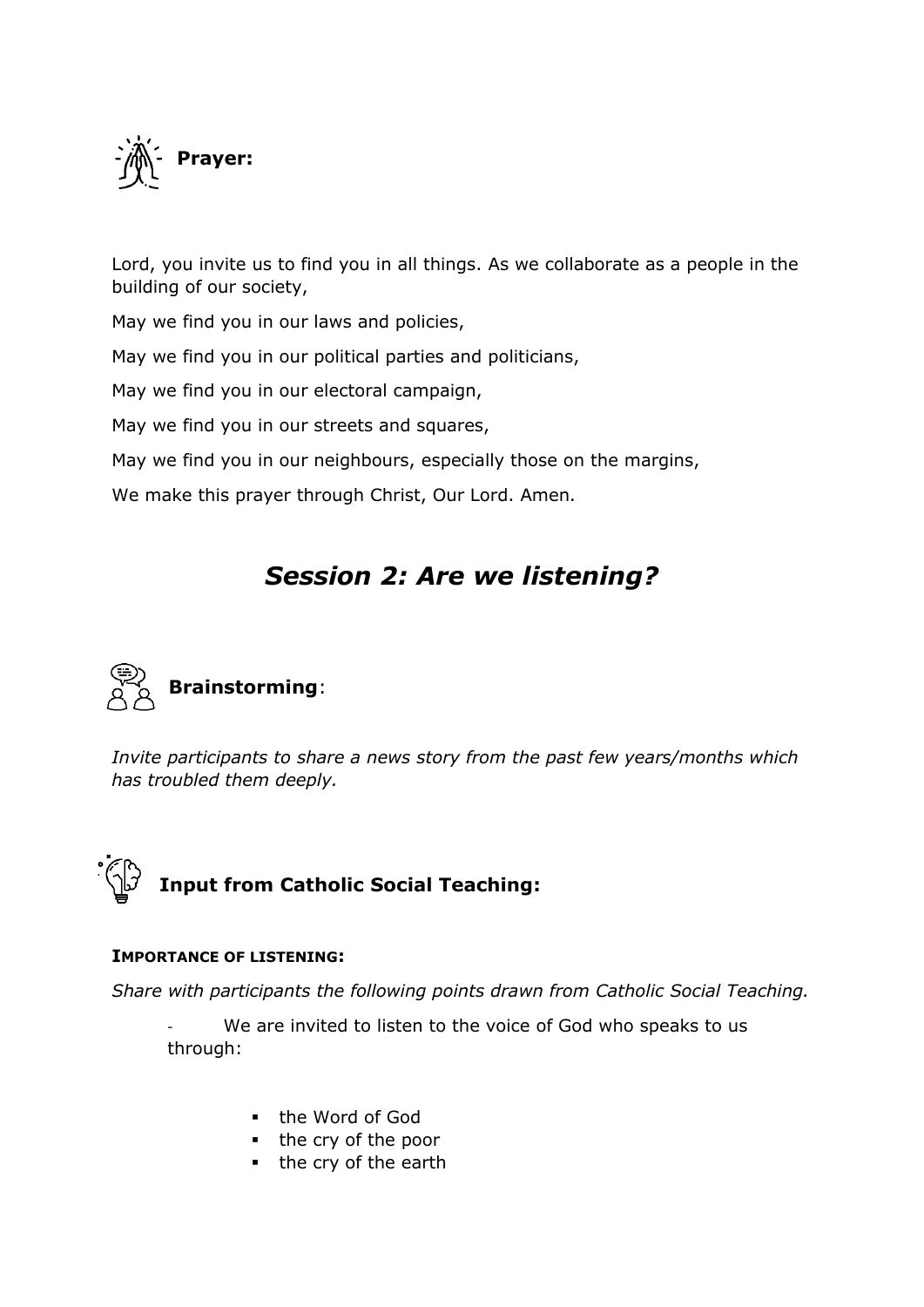Listening is the first step in any discernment process. If I want to discover God's priorities for this world, if I want to know more about my role in building a better world, before acting, I have to develop a listening attitude.

Listening is not easy. There are many things which distract us and make it more difficult to have a listening attitude. For example: an overload of information; a certain superficial way of "consuming" information; in the words of Pope Francis we have lost the ability to cry given that we are constantly exposed to endless tragedies; in the echochambers we find on social media we only listen to the voices of those who agree with us; our hectic and noisy lifestyles etc.



*Invite participants to discuss the points highlighted above.* 



*Lead participants through the examination of conscience for Active Citizenship (Appendix A). Provide suitable background music.* 

## *Session 3: Now what?*



*Invite participants to answer the following question:* 

What would be the  $1<sup>st</sup>$  decision you would take as prime minister on your  $1<sup>st</sup>$  day in office?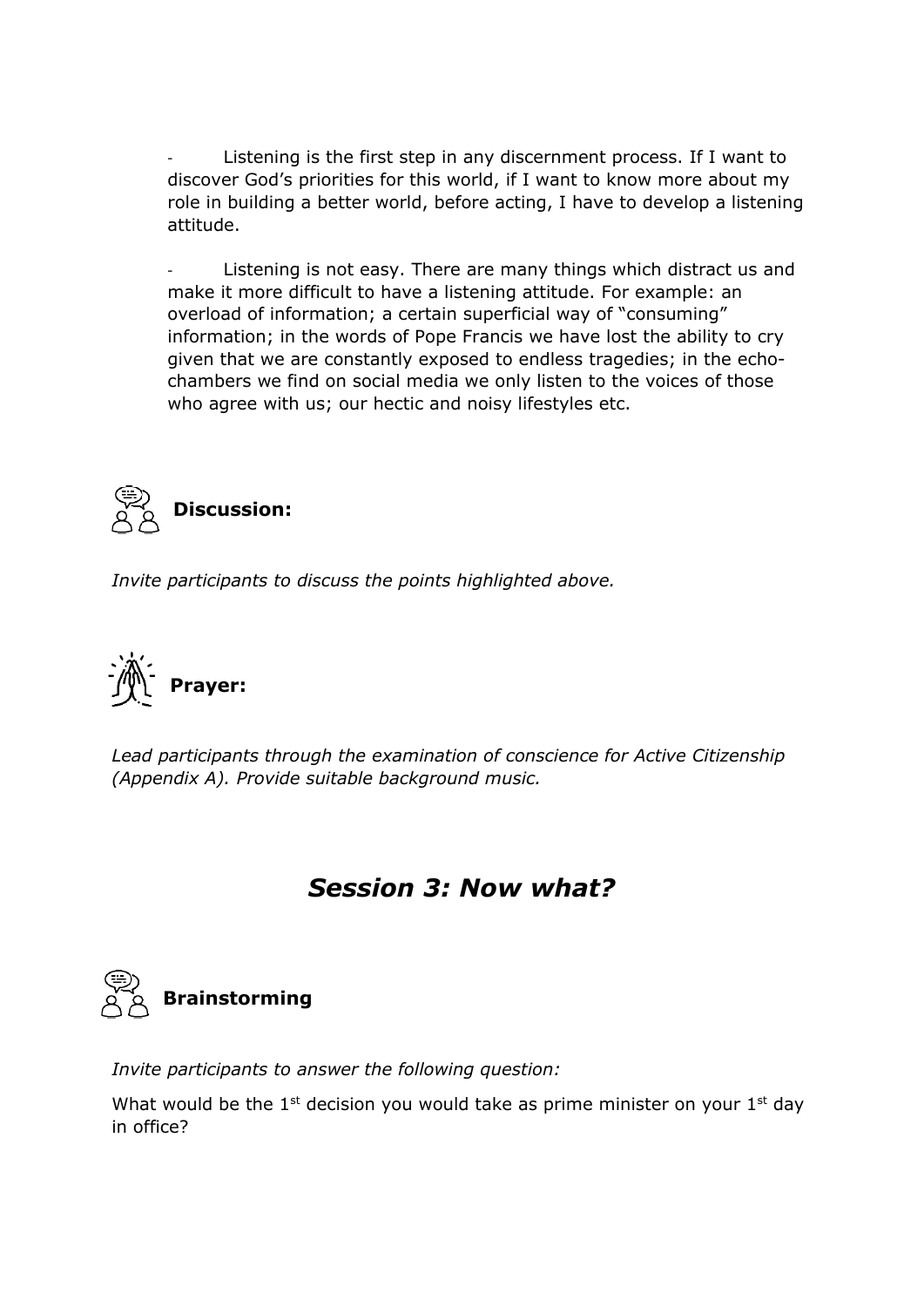

#### **DO SOMETHING!! BUT HOW??**

*We often focus on what we can do as active citizens in our society. But the how is equally important. Share with participants the following points drawn from Catholic Social Teaching.*

- Our God is a God who acts…in a certain way (Exodus: God chose Moses to free His people after hearing their cry of anguish; Prophets: In His infinite patience, God always gives the people of Israel yet another chance to correct their ways; Incarnation: God sends His only Son not on a mission of destruction, but to live among us, so that all those who believe in Him may have life and life in abundance).

Our "style":

Following the footsteps of Christ:

In freedom. Leave aside unhealthy attachments to whatever it is that might get in the way of loving God and neighbour.

Do I seek riches, prestige, glory and power in my role as an active citizen? Or do I follow the footsteps of Christ, poor and humble? Refer to Temptations in the desert Mt 4, 1-11.

Do we allow our politics to be the lens by which we judge the Gospel? Or is the Gospel the principal lens through which we judge things?

How do we measure success? As a community of believers who follow a Crucified God, we should maybe question a certain definition of success. In the words of Greg Boyle, a Jesuit who runs a gang intervention and rehabilitation program, "success and failure, ultimately, have little to do with living the gospel. Jesus just stood with the outcasts until they were welcomed or until he was crucified — whichever came first."

- Engaging in respectful dialogue & merciful patience:

Ignatian "presupposition". This is a ground rule that St Ignatius puts right at the beginning of the Spiritual Exercises. It means that we should be more ready to generously interpret another's views than to jump to conclusions about bad intent, even if disagreement is profound. How often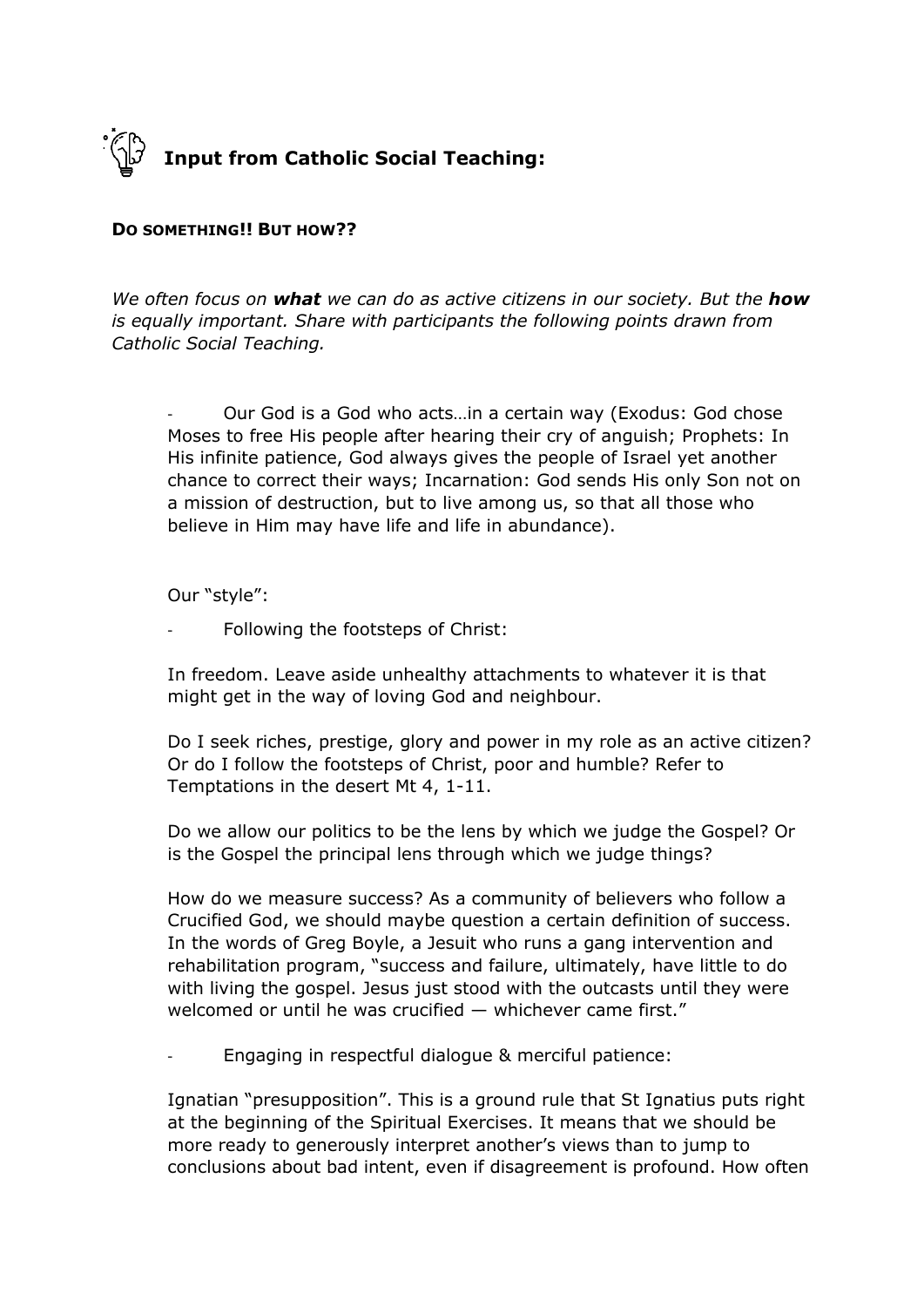do we do the exact opposite and seek to "destroy" our adversaries even before we have had the time to listen to him/her properly?

With God and with others:

We are called to nurture our relationship with Christ to learn more about God's hopes for our world and how best to live those out, in the humble knowledge that we cannot do it alone.



*Invite participants to discuss the points highlighted above.* 



#### **3-LEGGED POLITICAL STOOL**

*Invite participants to think of an issue they feel strongly about in today's world. How can they respond:* 

- Personally
- As a community
- Politically

*Present www.Yahad.mt which follows the scheme of these workshops: After listening to the cry of victims and enlightened by Catholic Social Teaching, we use the tools provided by the tradition of the Church to act in a certain way and with a certain style. Invite participants to use the hashtag #yahadMT when posting examples of their practical commitment towards a society in which the human dignity and the human rights of all – especially of the most vulnerable – are respected, and a culture of waste is replaced by a culture of encounter.*